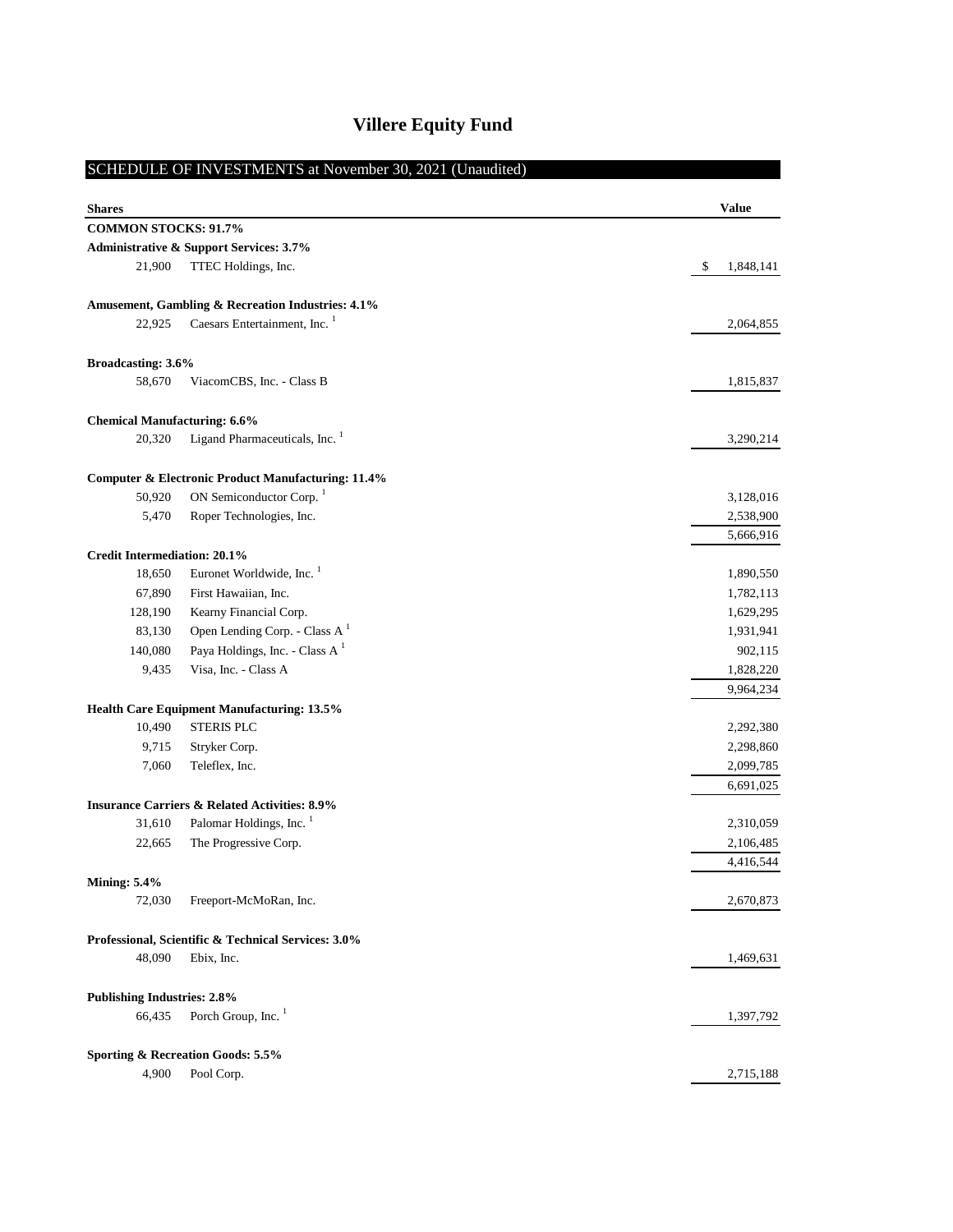| <b>Truck Transportation: 3.1%</b>                                                             |            |
|-----------------------------------------------------------------------------------------------|------------|
| J.B. Hunt Transport Services, Inc.<br>7,990                                                   | 1,527,368  |
| <b>TOTAL COMMON STOCKS</b>                                                                    |            |
| (Cost \$33,251,507)                                                                           | 45,538,618 |
| <b>SHORT-TERM INVESTMENTS: 9.2%</b>                                                           |            |
| <b>Money Market Funds: 9.2%</b>                                                               |            |
| Invesco Government & Agency Portfolio - Institutional Class, 0.026% <sup>2</sup><br>4,552,907 | 4,552,907  |
| <b>TOTAL SHORT-TERM INVESTMENTS</b>                                                           |            |
| (Cost \$4,552,907)                                                                            | 4,552,907  |
| <b>TOTAL INVESTMENTS IN SECURITIES: 100.9%</b>                                                |            |
| (Cost \$37,804,414)                                                                           | 50,091,525 |
| Liabilities in Excess of Other Assets: (0.9)%                                                 | (467, 595) |
| <b>TOTAL NET ASSETS: 100.0%</b>                                                               | 49,623,930 |
|                                                                                               |            |

<sup>1</sup> Non-income producing security.

<sup>2</sup> Annualized seven-day effective yield as of November 30, 2021.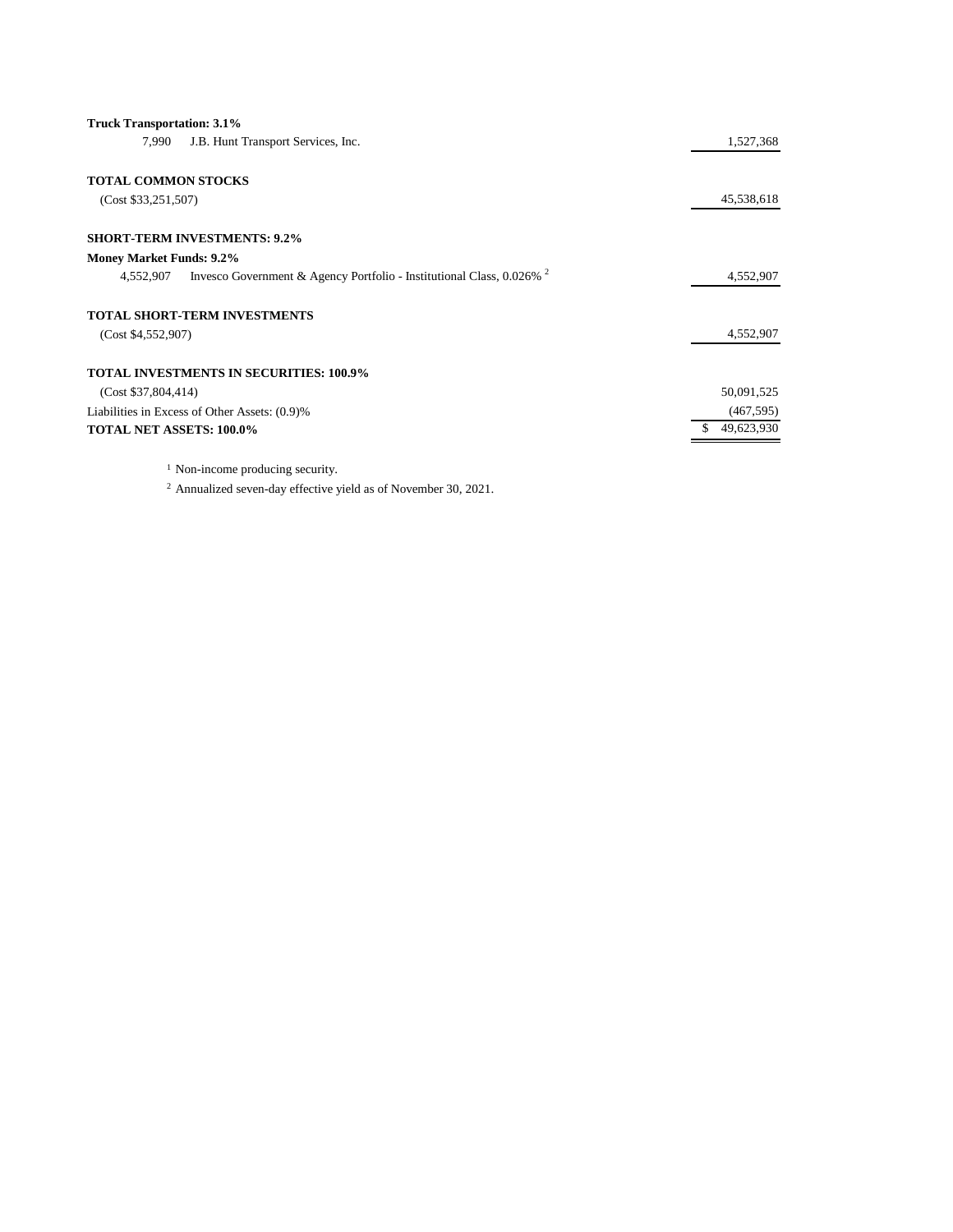### **Villere Equity Fund**

#### **Summary of Fair Value Exposure at November 30, 2021 (Unaudited)**

The Villere Equity Fund (the "Fund") utilizes various methods to measure the fair value of its investments on a recurring basis. U.S. GAAP establishes a hierarchy that prioritizes inputs to valuation methods. The three levels of inputs are:

• Level 1 — Unadjusted quoted prices in active markets for identical assets or liabilities that the Fund has the ability to access. • Level 2 — Observable inputs other than quoted prices included in Level 1 that are observable for the asset or liability, either directly or indirectly. These inputs may include quoted prices for the identical instrument on an inactive market, prices for similar instruments, interest rates, prepayment spreads, credit risk, yield curves, default rates and similar data. • Level 3 — Unobservable inputs for the asset or liability, to the extent relevant observable inputs are not available, representing the Fund's own assumptions about the assumptions a market participant would use in valuing the asset or liability, and would be based on the best

information available.

The following is a summary of the inputs used to value the Fund's investments as of November 30, 2021. See Schedule of Investments for industry breakouts:

| <b>Description</b>                     | <b>Level 1</b> | Level 2 | Level 3                  | <b>Total</b> |            |
|----------------------------------------|----------------|---------|--------------------------|--------------|------------|
|                                        |                |         |                          |              |            |
| <b>Common Stocks</b>                   | 45,538,618 \$  | $\sim$  | $\overline{\phantom{a}}$ | -S           | 45,538,618 |
| <b>Short-Term Investments</b>          | 4,552,907      | ۰       | $\overline{\phantom{a}}$ |              | 4,552,907  |
| <b>Total Investments in Securities</b> | 50,091,525     | ۰       | $\overline{\phantom{a}}$ | -\$          | 50,091,525 |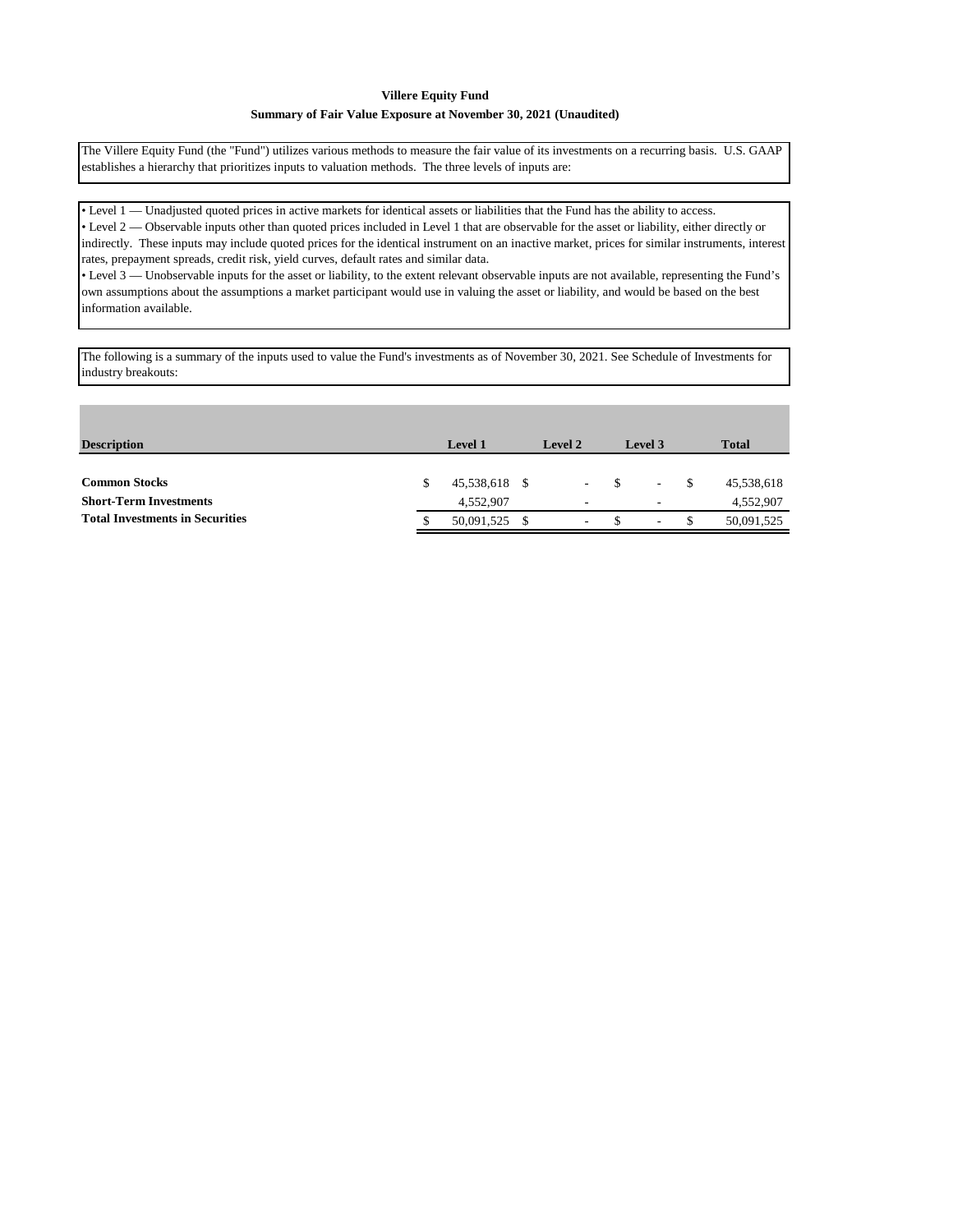# **Villere Equity Fund**

# **Value** 21,900 TTEC Holdings, Inc. <sup>2</sup> 5 2,374,179 22,925 Caesars Entertainment, Inc. <sup>1, 2</sup> 2,463,291 58,670 ViacomCBS, Inc. - Class B 2,488,781 20,320 Ligand Pharmaceuticals, Inc.  $1.2$  2,391,664 58,865 ON Semiconductor Corp. 1 2,356,954 5,470 Roper Technologies, Inc. 2,461,555 4,818,509 18,650 Euronet Worldwide, Inc. 1 2,790,786 67,890 First Hawaiian, Inc. 1,911,782 128,190 Kearny Financial Corp.<sup>2</sup> 1,680,571 71,455 Open Lending Corp. - Class A<sup>1</sup> 2,756,734 2,756,734 90,570 Paya Holdings, Inc. - Class A  $^{1, 2}$  898,454 11,790 Visa, Inc. - Class A<sup>2</sup> 2,679,867 12,718,194 7,420 ABIOMED, Inc. <sup>1</sup> 2,111,584 10,490 STERIS PLC  $^{2}$  2,002,121 9,715 Stryker Corp. 2,479,948 5,740 Teleflex, Inc. 2,308,571 8,902,224 33,975 eHealth, Inc.  $^{1,2}$  2,216,869  $31,610$  Palomar Holdings, Inc.  $1$  2,307,530 22,665 The Progressive Corp. 2,245,648 6,770,047 48,090 Ebix, Inc.  $^{2}$  1,317,666 7,270 Pool Corp. 3,173,719 7,990 J.B. Hunt Transport Services, Inc. 1,370,605 **Amusement, Gambling & Recreation Industries: 4.7% Broadcasting: 4.8% Computer & Electronic Product Manufacturing: 9.2% Credit Intermediation: 24.2% Health Care Equipment Manufacturing: 17.0% Insurance Carriers & Related Activities: 12.9% Sporting & Recreation Goods: 6.1% Truck Transportation: 2.6% Administrative & Support Services: 4.5% Professional, Scientific & Technical Services: 2.5% Chemical Manufacturing: 4.6%** SCHEDULE OF INVESTMENTS at May 31, 2021 (Unaudited) **Shares COMMON STOCKS: 93.1%**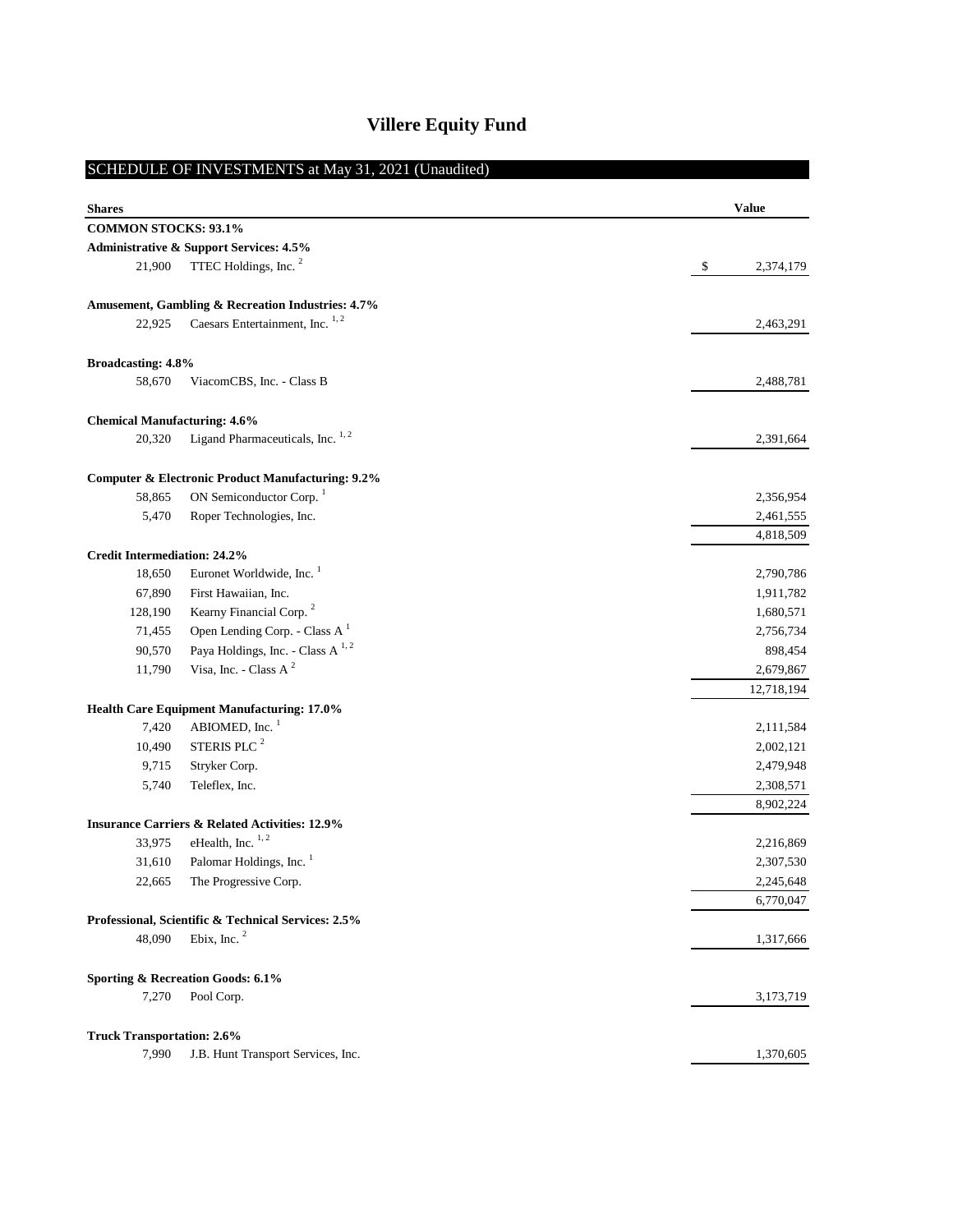|  | <b>TOTAL COMMON STOCKS</b> |  |
|--|----------------------------|--|
|--|----------------------------|--|

| (Cost \$33,000,119)                                                                              | 48,788,879     |
|--------------------------------------------------------------------------------------------------|----------------|
| <b>SHORT-TERM INVESTMENTS: 7.0%</b>                                                              |                |
| <b>Money Market Funds: 7.0%</b>                                                                  |                |
| Invesco Government & Agency Portfolio - Institutional Class, $0.026\%$ <sup>3</sup><br>3,680,623 | 3,680,623      |
| TOTAL SHORT-TERM INVESTMENTS                                                                     |                |
| (Cost \$3,680,623)                                                                               | 3,680,623      |
| <b>INVESTMENTS PURCHASED WITH CASH PROCEEDS FROM SECURITIES LENDING: 23.7%</b>                   |                |
| Private Funds: 23.7%                                                                             |                |
| Mount Vernon Liquid Assets Portfolio, 0.090% <sup>3</sup><br>12,439,845                          | 12,439,845     |
| TOTAL INVESTMENTS PURCHASED WITH CASH PROCEEDS FROM SECURITIES LENDING                           |                |
| (Cost \$12,439,845)                                                                              | 12,439,845     |
| <b>TOTAL INVESTMENTS IN SECURITIES: 123.8%</b>                                                   |                |
| (Cost \$49,120,587)                                                                              | 64,909,347     |
| Liabilities in Excess of Other Assets: (23.8)%                                                   | (12, 464, 838) |
| <b>TOTAL NET ASSETS: 100.0%</b>                                                                  | 52,444,509     |
|                                                                                                  |                |

<sup>1</sup> Non-income producing security.

<sup>2</sup> This security or a poriton of this security was out on loan as of May 31, 2021. Total loaned securities had a value of \$12,106,461 or 23.1% of net assets.

<sup>3</sup> Annualized seven-day effective yield as of May 31, 2021.